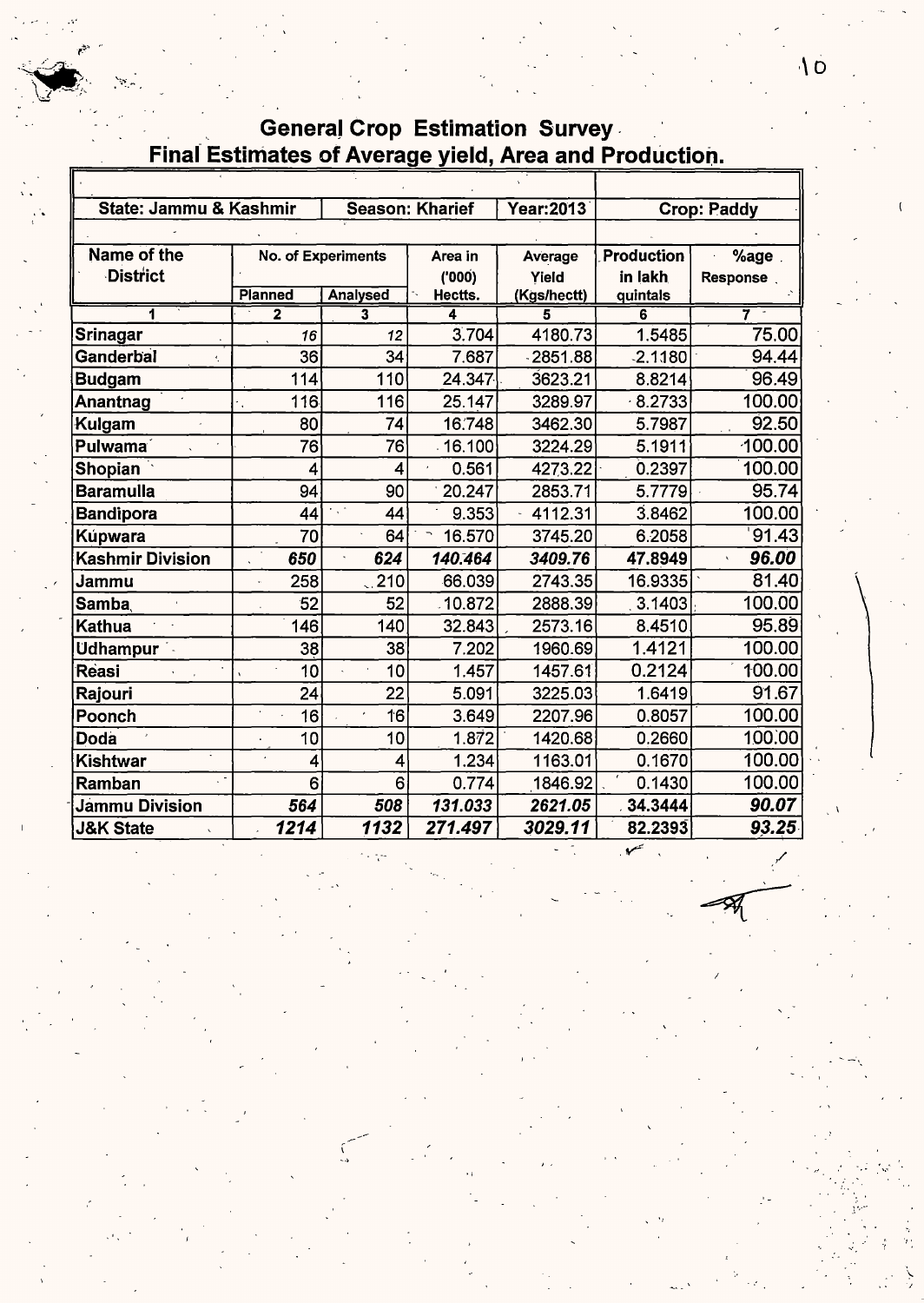#### Statement showing Final Estimate of Crop Paddy for Kharif 2013 (Tehsil Wise)

| Tehsil <sup>'</sup> / | <b>No of Experiments</b> |                 | <b>Dried</b> | Av. Yield  | Area In                           | Prod. In       |
|-----------------------|--------------------------|-----------------|--------------|------------|-----------------------------------|----------------|
| <b>District</b>       | Planned                  | <b>Analysed</b> | Yield        | Kgs/Hect.  | (000 Ha.)                         | Lakh qtls.     |
| 1                     | $\mathbf{z}$             | $3 -$           | 4            | 5          | 6                                 | $\overline{7}$ |
| Srinagar(N)           | 10                       | 6               | 24196.20     | 4032.70    | 2.367                             | 0.9545         |
| Srinagar(S)           | 6                        | 6               | 28576.80     | 4442.80    | 1.337                             | 0.5940         |
| Dis.Srinagar          | $\overline{16}$          | 12              |              | 4180.73    | 3.704                             | 1.5485         |
| Ganderbal             | 18                       | 18              | 87892.86     | 4882.94    | 3.642                             | 1.7784         |
| Kangan                | $\overline{\cdot}$ 8     | 8               | 18844.43     | 2355.55    | 1.757                             | 0.4139         |
| Lar                   | 10                       | 8               | 41866.55     | 0.00       | 2.288                             | 0.0000         |
| <b>Dis.Ganderbal</b>  | 36                       | 34              |              | $-2851.88$ | 7.687                             | 2.192          |
| Budgam                | 32                       | 28              | 95271.68     | 3402.56    | 6.921                             | 2.3549         |
| Khansahib             | 16                       | 16              | 35656.57     | 2228.54    | 3.182                             | 0.7091         |
| Beerwah               | 30                       | 30              | 100481.85    | 3349.40    | 6.516                             | 2.1825         |
| Khag                  | 8                        | 8               | 20357.05     | 2544.63    | 1.638<br>$\overline{\phantom{0}}$ | 0.4168         |
| Chadoora              | 28                       | 28              | 145200.48    | 5185.73    | 6.090                             | 3.1581         |
| Charishrief           | 0                        | 0               | 0.00         | 0.00       | 0.000                             | 0.0000         |
| Dis.Budgam            | 114                      | 110             |              | 3623.21    | 24.347                            | 8.8214         |
| Anantnag              | 40                       | 40              | 125023.27    | 2940.68    | 8.863                             | 2.6063         |
| Kokarnag              | 12                       | 12              | 36379.08     | 3031.59    | 2.602                             | 0.7888         |
| Shangus               | 8                        | 8               | 24978.30     | 3122.29    | 1.408                             | 0.4396         |
| Dooru                 | 22                       | $\overline{22}$ | 72674.76     | 3303.40    | 4.552                             | 1.5037         |
| Pahalgam              | 14                       | 14              | 60458.83     | 4318.49    | 3.129                             | 1.3513         |
| Bijbehara             | $\overline{20}$          | 20              | 68955.12     | 3447.76    | 4.593                             | 1.5836         |
| <b>Dis.Anantnag</b>   | 116                      | 116             |              | 3289.97    | 25.147                            | 8.2733         |
| Kulgam                | 68                       | 62              | 222645.06    | 3591.05    | 14.115                            | 5.0688         |
| D.H.Pora              | 8                        | 8               | 26505.57     | 3313.20    | 1.547                             | 0.5126         |
| Devsar                | 4                        | 4               | 8005.27      | 2001.32    | 1.086                             | 0.2173         |
| Dis.Kulgam            | 80                       | 74              |              | 3462.30    | 16.748                            | 5.7987         |
| Pulwama               | 44                       | 44              | 189955.47    | 4317.17    | 9.137                             | 3.9446         |
| Awantipora            | 12                       | 12              | 21596.41     | 1799.70    | 2.656                             | 0.4780         |
| Tral                  | 14                       | 14              | 10558.39     | 754.17     | 3.094                             | 0.2333         |
| Pampore               | 6                        | 6               | 26471.45     | 4411.91    | 1.213                             | 0.5352         |
| Dis.Pulwama           | 76                       | 76              |              | 3224.29    | 16.100                            | 5.1911         |
| Shopian               | 4                        | 4               | 17092.88     | 4273.22    | 0.561                             | 0.2397         |
| <b>Dis.Shopian</b>    | 4                        | 4               |              | 4273.22    | 0.561                             | 0.2397         |
| Baramulla             | 14                       | 14              | 49665.70     | 3547.55    | 2.814                             | 0.9983         |
| Boniyar               | $\mathbf{2}^{\prime}$    | $\mathbf{z}$    | 4196.92      | 2098.46    | 0.547                             | 0.1148         |
| Sopore                | 22                       | 22              | 83935.69     | ,3815.26   | 4.793                             | 1.8287         |
| Raflabad              | 4                        | 14              | 28434.96     | 2031.07    | 3.075                             | 0.6246         |
| Uri                   | $\mathbf{2}$             | 2               | 7008.00      | 3504.00    | 0.271                             | 0.0950         |
| Pattan                | $\overline{24}$          | 20              | 81135.12     | 3010.92    | 5.357                             | 1.6130         |
| Tangmarg              | $\overline{16}$          | 16              | 23774.64     | 1485.92    | 3.390                             | 0.5037         |
| Dis.Baramulla         | 94                       | 90              |              | 2853.71    | 20.247                            | 5.7779         |
| Bandipora             | 18                       | 18              | 67392.36     | 3744.02    | 3.887                             | 1.4553         |
| Sonawari              | 26                       | 26              | 113729.47    | 4374.21    | 5.466                             | 2.3909         |
| Gureze <sup>®</sup>   | $\mathbf 0$              | 0               | 0.00         | 0.00       | 0.000                             | 0.0000         |
| Dis.Bandipora         | 44                       | 44              |              | 4112.31    | 9.353                             | 3.8462         |
| Kupwara               | 36                       | $\overline{32}$ | 120645.90    | 3770.18    | 9.274                             | 3.4965         |
| Handwara              | 30                       | 28              | 101340.23    | 3619.29    | 6.894                             | 2.4951         |
| Karnah                | 4                        | 4               | 21312.00     | 5328.00    | 0.402                             | 0.2142         |
| Dis.Kupwara           | 70                       | 64              |              | 3745.20    | 16.570                            | 6.2058         |
| Kashmir Div.          | 650                      | 624             |              | 3409.76    | 140.464                           | 47,8949        |
| <b>J&amp;K State</b>  | 1214                     | 1132            |              | 3029.11    | 271.497                           | 82.2393        |

 $\overline{q}$ 

≮,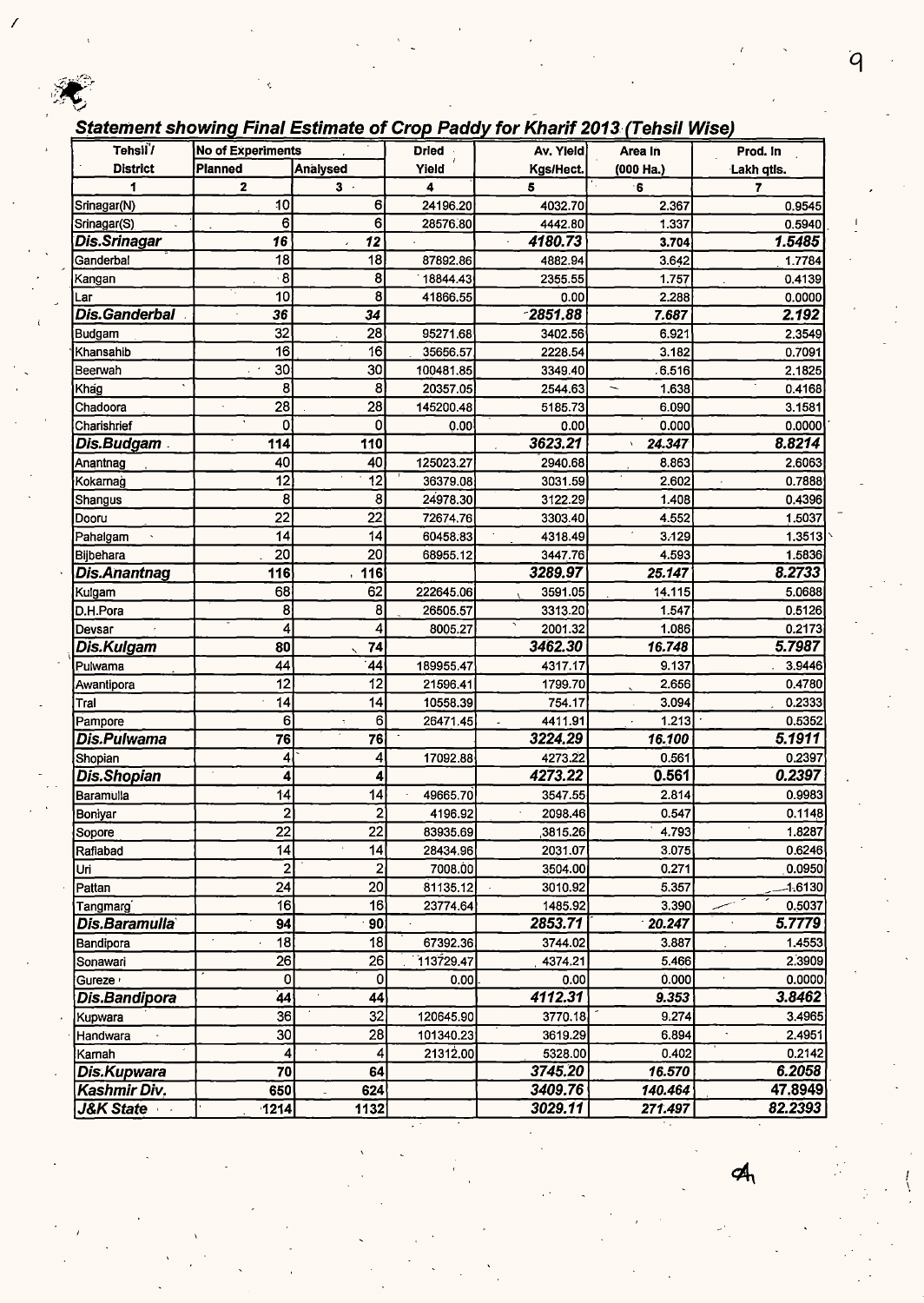$\overline{\phantom{0}}$ 

I,

#### **Statement showing Final Estimate of Crop Paddy for Kharif 2013 (Tehsil Wise)**

| Tehsil /            | <b>No of Experiments</b> |                               | <b>Dried</b>   | Av. Yield           | Area In   | Prod. In                          |
|---------------------|--------------------------|-------------------------------|----------------|---------------------|-----------|-----------------------------------|
| <b>District</b>     | Planned                  | <b>Analysed</b>               | Yield          | Kgs/Hect.           | (000 Ha.) | Lakh qtis.                        |
| 花                   | 2                        | $\ddot{\phantom{0}}$ 3        | 4              | 5                   | 6         | 7.                                |
| Jammu               | 72                       | 60                            | 192477.43      | 3207.96             | 17.044    | $\epsilon$ . $\epsilon$<br>5.4676 |
| R.S.Pora            | 88                       | 60                            | 157703.39      | $-2628.39$          | 18.970    | 4.9861                            |
| Akhnoor:            | 40                       | 34                            | 81446.54       | 2395.49             | 16.765    | 4.0160                            |
| Bishnah             | 58                       | 56<br>N.                      | 154023.62      | 2750.42             | 13.260    | 3.6471                            |
| Dis.Jammu           | 258                      | $-210$                        |                | 2743.35             | 66.039    | 18.1168                           |
| Samba               | 52                       | 52                            | 136635.60      | 2888.39             | 10.872    | 3.1403                            |
| Dis.Samba           | 52                       | 52                            |                | 2888.39             | 10.872    | 3.1403                            |
| Kathua              | 54                       | 54                            | 132876.80      | 2460.68             | 11.512    | 2.8327                            |
| Basholi             | 12                       | 12                            | 23439.36       | 1953.28             | 2.568     | 0.5016                            |
| Billawar            | 30                       | 30                            | 60650.24       | 2021.67             | 6.729     | 1.3604                            |
| Hiranagar           | 48                       | 42                            | 131566.85      | 3132.54             | 11.883    | 3,7224                            |
| Bani                | $\overline{2}$           | $\overline{2}$                | 4488.96        | 2244.48             | 0.151     | 0.0339                            |
| Dis.Kathua          | 146                      | 140                           |                | 2573.16             | 32.843    | 8.4510                            |
| Udhampur            | 8                        | 8                             | 15180.66       | 1897.58             | 1.738     | 0.3298                            |
| Ramnagar            | 18                       | $\overline{18}$               | 30063.66       | 1670.20             | 3.283     | 0.5483                            |
| Chenani             | $\mathbf 2$              | 2                             | 3211.12        | 1605.56             | 0.327     | 0.0525                            |
| Majalta             | 10                       | 10                            | 25968.58       | 2596.86             | 1.854     | 0.4815                            |
| Dis.Udhampur        | 38                       | 38                            |                | 1960.69             | 7.202     | 1.4121                            |
| Reasi               | $\overline{\mathbf{4}}$  | 4                             | 6227.58        | 1556.90             | 0.777     | 0.1210                            |
| G.G.Gargh           | 6                        | 6                             | 8064.96        | 1344.16             | 0.680     | 0.0914                            |
| Dis.Reasi           | 10                       | 10                            |                | 1457.61             | 1.457     | 0.2124                            |
| Rajouri             | 6                        | 6                             | 18925.76       | 3154.29             | 1.713     | 0.5403                            |
| <b>Budhal</b>       | 4                        | 4                             | 14535.85       | 3633.96             | 1.097     | 0.3986                            |
| Kalakote            | 4                        | 4                             | 14894.04       | 3723.51             | 0.447     | 0.1664                            |
| Thanamandi          | 4                        | 2                             | 2500.00        | 1250.00             | 0.655     | 0.0819                            |
| Nowshehra           | $\overline{c}$           | $\overline{2}$                | 8504.93        | 4252.47             | 0.307     | 0.1306                            |
| Sunderbani          | $\overline{2}$           | $\overline{\mathbf{c}}$       | 7646.94        | 3823.47             | 0.067     | 0.0256                            |
| Darhal              | $\overline{2}$           | $\overline{2}$                | 7413.70        | 3706.85             | $-0.805$  | 0.2984                            |
| <b>Dis.Rajouri</b>  | 24                       | 22                            |                | 3225.03             | 5.091     | 1.6419                            |
| Haveli              | 6                        | $6 \,$                        | 10508.52       | $-1751.42$          | 1.462     | 0.256'                            |
| Surankote           | $\overline{\mathbf{c}}$  | 2<br>$\overline{\phantom{a}}$ | 3026.32        | 1513.16             | 0.614     | $\ddot{\zeta}$<br>0.0929          |
| Mender              | 6                        | 6                             | 19311.60       | 3218.60             | .1.419    | 0.4567                            |
| Mandi               | $\overline{c}$           | $\overline{\mathbf{c}}$       | 3076.48        | 0.00                | 0.154     | 0.0000                            |
| <b>Dis.Poonch</b>   | 16                       | $\overline{16}$               |                | 2207.96             | 3.649     | 0.8057                            |
| Doda                | $\vert 4 \vert$          | $\vert$                       | 5164.20        | 1291.05             | 0.829     | 0.1070                            |
| Bhaderwah           | 4                        | 4                             | 5834.64        | 1458.66             | 0.899     | 0.1311                            |
| Bhaleesa            | ۰ol                      | $\overline{\mathfrak{o}}$     | 0.00           | $\sim$ 0.00         | 0.000     | 0.0000                            |
| Thatri              | $\overline{2}$           | 2                             | $\sim$ 3859.56 | 1929.78             | 0.144     | 0.0278                            |
| Dis.Doda            | 10 <sub>l</sub><br>÷     | 10                            |                | 1420.68             | 1.872     | 0.2660                            |
| Kishtwar            | $\mathbf{2}$             | 2                             | 2580.00        | 1290.00             | 0.338     | 0.0436                            |
| Pader               | 0                        | 0                             | 0.00           | 1163.01             | 0.201     | 0.0234                            |
| Marwa               | $\overline{a}$           | $\overline{2}$                | 2717.60        | 1358.80             | 0.388     | 0.0527                            |
| Chatroo             | 0                        | $\pmb{0}$                     | 0.00           | 1163.01             | 0.307     | 0.0357                            |
| Dis.Kishtwar        | 4                        | 4                             |                | 1163.01             | 1.234     | 0.1554                            |
| Ramban <sup>:</sup> | 2                        | 2                             | $-3102.23$     | 1551.11             | 0.486     | 0.0754                            |
| Banihal             | 4                        | 4                             | 9384.43        | $\frac{2346.11}{2}$ | 0.288     | 0.0676                            |
| <b>Dis.Rambon</b>   | 6                        | $\bf 6$                       |                | 1846.92             | $-0.774$  | 0.1430                            |
| Jammu Div.          | 564<br>$\sim$ $\sim$     | 508                           |                | 2621.05             | 131.033   | 34.3444                           |

' I

. *)*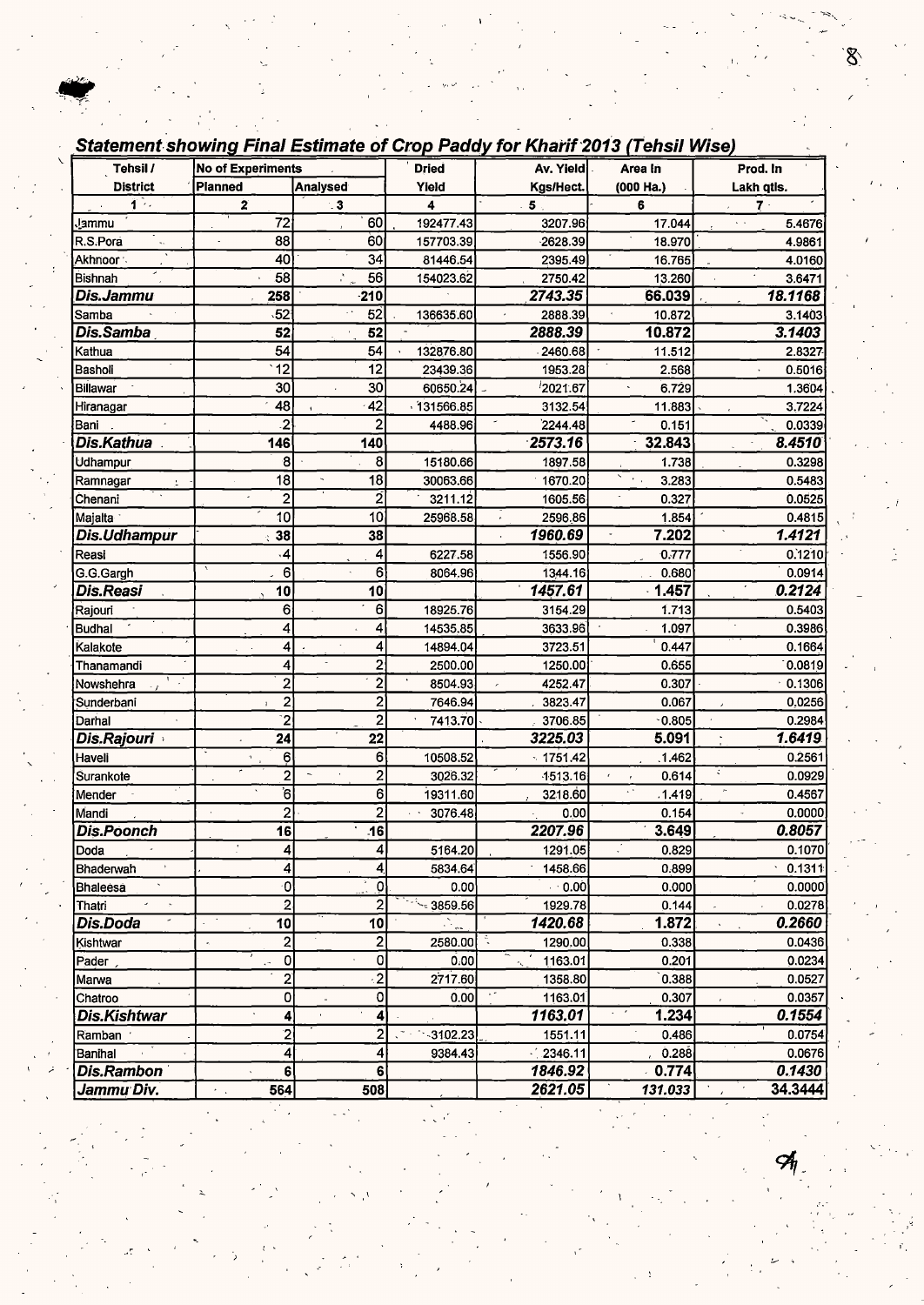#### General Crop Estimation Survey Final Estimates of Average yield, Area and $\mathbb R$ Production.

| State: Jammu & Kashmir  |         | <b>Season: Kharief</b>    |         | <b>Year 2013</b> | <b>Crop: Maize</b> |          |  |
|-------------------------|---------|---------------------------|---------|------------------|--------------------|----------|--|
|                         |         |                           |         |                  |                    |          |  |
| Name of the             |         | <b>No. of Experiments</b> | Area in | Average          | <b>Production</b>  | Response |  |
| <b>District</b>         |         |                           | (000)   | Yield            | in lakh            | %age     |  |
|                         | Planned | Analysed                  | Hectts. | (Kgs/hectt)      | quintals           |          |  |
| <b>Srinagar</b>         | 4       |                           | 0.863   | 1903.00          | 0.1642             |          |  |
| <b>Ganderbal</b>        | 18      | 18                        | 3.375   | 1098.81          | 0.3708             | 100.00   |  |
| <b>Budgam</b>           | 44      | 42                        | 8.648   | 1379.2           | 1.1927             | 95.45    |  |
| Anantnag                | 60      | 60                        | 12.279  | 1816.61          | 2.2306             | 100.00   |  |
| <b>Kulgam</b>           | 18      | 18                        | 3.061   | 1620.01          | 0.4959             | 100.00   |  |
| Pulwama                 | 26      | 24                        | 5.076   | 1486.5           | 0.7545             | 92.31    |  |
| <b>Shopian</b>          | 6       | 6                         | 1.474   | 844.04           | Ŧ.,<br>0.1244      | 100.00   |  |
| Baramulla               | 102     | 84                        | 22.022  | 1788.60          | 3.9389             | 82.35    |  |
| <b>Bandipora</b>        | 24      | 22                        | 4.796   | 2487.04          | 1.1928             | 91.67    |  |
| Kupwara                 | 118     | 112                       | 21.119  | 1559.69          | 3.2939             | 94.92    |  |
| <b>Kashmir Division</b> | 420     | 388                       | 82.713  | 1663.44          | 13.7588            | 92.38    |  |
| Jammu                   | 60      | 32                        | 11.347  | 2399.33          | 2.7225             | 53.33    |  |
| Samba                   | 22      | 22                        | 4.882   | 1973.71          | 0.9636             | 100.00   |  |
| Kathua                  | 110     | 102                       | 18.631  | 1885.61          | 3.5131             | 92.73    |  |
| <b>Udhampur</b>         | 162     | 160                       | 34.281  | 1785.31          | 6.1202             | 98.77    |  |
| Reasi                   | 102     | 96                        | 23.324  | 1599.04          | 3.7296             | 94.12    |  |
| Rajouri                 | 222     | 218                       | 46.834  | 1764.00          | 8.2615             | 98.20    |  |
| Poonch                  | 112     | 110                       | 23.896  | 1533.76          | 3.6651             | 98.21    |  |
| Doda                    | 122     | 122                       | 26.231  | 1915.25          | 5.0239             | 100.00   |  |
| Kishtwar                | 56      | 46                        | 11.976  | 1402.72          | 1.6799             | 82.14    |  |
| Ramban                  | 80      | 74                        | 14.564  | 2481.93          | 3.6147             | 92.50    |  |
| Jammu Division          | 1048    | 982                       | 215.966 | 1819.45          | 39.2940            | 93.70    |  |
| <b>J&amp;K State</b>    | 1468    | 1370                      | 298.679 | 1776.25          | 53.0528            | 93.32    |  |

 $\mathscr{A}$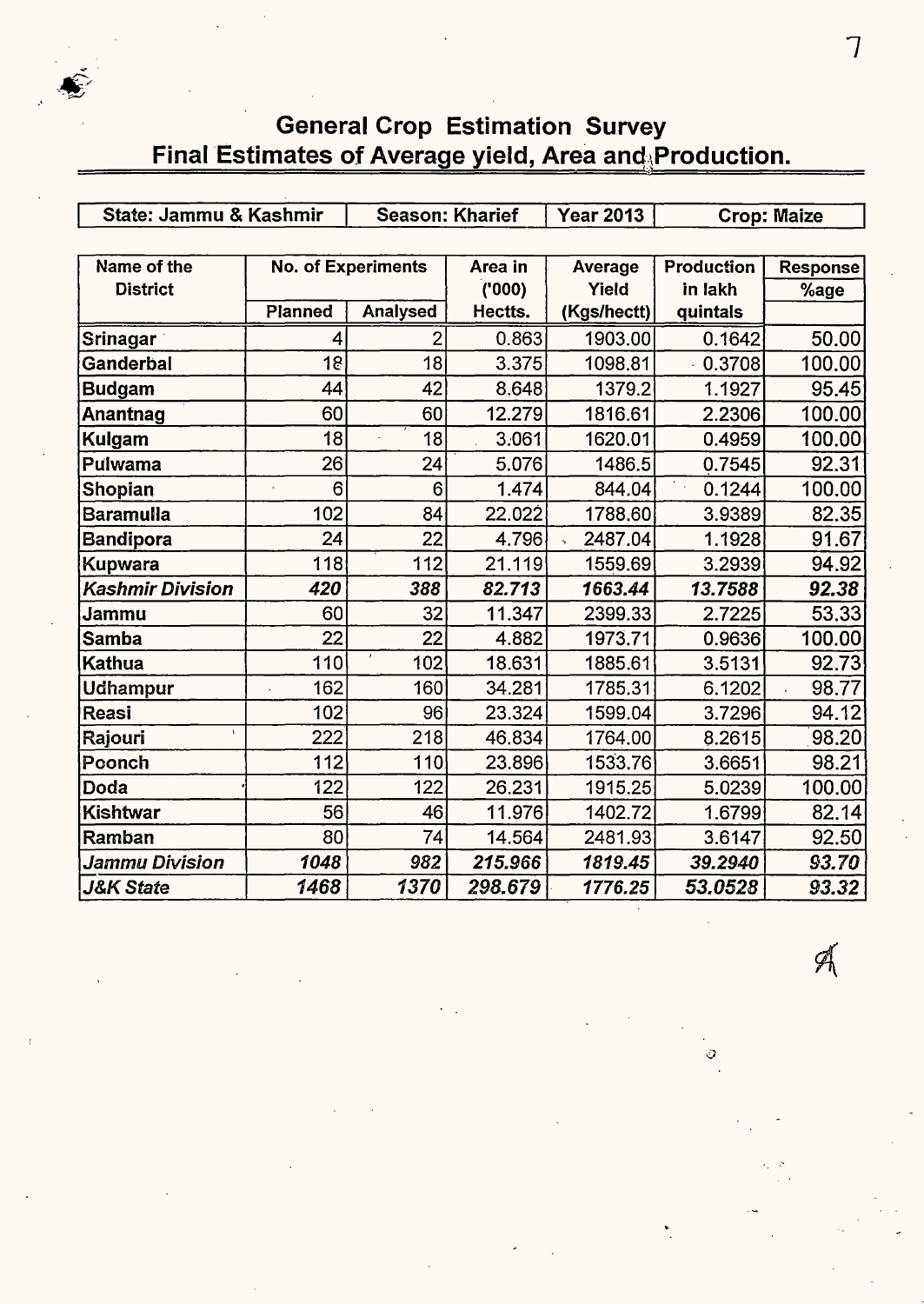| Tehsil /<br><b>No. of Experiments</b><br><b>Dried Yield</b><br>Av. Yield in<br>Area In<br><b>District</b><br><b>Planned</b><br>Kgs/Hectt.<br><b>Analysed</b><br>(in Kgs)<br>('000 Ha.)<br>2186.82<br>9.305<br>38<br>24<br>52483.63<br>Jammu<br>0.00<br>0.000<br>R.S.Pora<br>0<br>0<br>3412.33<br>22<br>1.952<br>27298.65<br>Akhnoor<br>8<br>2399.33<br>Bishnah *<br>0.090<br>$\cdot$ O<br>0<br>2399.33<br>11.347<br>60<br>Dis.Jammu<br>32<br>1973.71<br>Samba<br>22<br>22<br>4.882<br>43421.52<br>1973.71<br>4.882<br>Dis.Samba<br>22<br>22<br>20<br>2079.17<br>20<br>41583.36<br>4.394<br>Kathua<br>1050.60<br>Bashóli<br>2.618<br>14<br>14<br>14708.40<br>1630,60<br>32<br>32<br>6.720<br>Billawar<br>52179.12<br>2384.44<br>22<br>1.579<br>22<br>52457.58<br>Hiranagar<br>J V<br>3.320<br>2566.83<br>22<br>14<br>35935.62<br>Bani<br>1885.61<br>18.631<br>102<br>Dis.Kathua<br>110<br>1616.09<br>14.975<br>113126.37<br>72<br>70<br>Udhampur - | Prod. In<br>Lakh qtls.<br>2.0348<br>0.0000<br>0.6661<br>0.0216<br>2.7225<br>0.9636<br>0.9636<br>0.9136<br>0.2750<br>1.0958<br>0.3765<br>0.8522<br>3.5131<br>2.4201<br>1.8304 |
|---------------------------------------------------------------------------------------------------------------------------------------------------------------------------------------------------------------------------------------------------------------------------------------------------------------------------------------------------------------------------------------------------------------------------------------------------------------------------------------------------------------------------------------------------------------------------------------------------------------------------------------------------------------------------------------------------------------------------------------------------------------------------------------------------------------------------------------------------------------------------------------------------------------------------------------------------|------------------------------------------------------------------------------------------------------------------------------------------------------------------------------|
|                                                                                                                                                                                                                                                                                                                                                                                                                                                                                                                                                                                                                                                                                                                                                                                                                                                                                                                                                   |                                                                                                                                                                              |
|                                                                                                                                                                                                                                                                                                                                                                                                                                                                                                                                                                                                                                                                                                                                                                                                                                                                                                                                                   |                                                                                                                                                                              |
|                                                                                                                                                                                                                                                                                                                                                                                                                                                                                                                                                                                                                                                                                                                                                                                                                                                                                                                                                   |                                                                                                                                                                              |
|                                                                                                                                                                                                                                                                                                                                                                                                                                                                                                                                                                                                                                                                                                                                                                                                                                                                                                                                                   |                                                                                                                                                                              |
|                                                                                                                                                                                                                                                                                                                                                                                                                                                                                                                                                                                                                                                                                                                                                                                                                                                                                                                                                   |                                                                                                                                                                              |
|                                                                                                                                                                                                                                                                                                                                                                                                                                                                                                                                                                                                                                                                                                                                                                                                                                                                                                                                                   |                                                                                                                                                                              |
|                                                                                                                                                                                                                                                                                                                                                                                                                                                                                                                                                                                                                                                                                                                                                                                                                                                                                                                                                   |                                                                                                                                                                              |
|                                                                                                                                                                                                                                                                                                                                                                                                                                                                                                                                                                                                                                                                                                                                                                                                                                                                                                                                                   |                                                                                                                                                                              |
|                                                                                                                                                                                                                                                                                                                                                                                                                                                                                                                                                                                                                                                                                                                                                                                                                                                                                                                                                   |                                                                                                                                                                              |
|                                                                                                                                                                                                                                                                                                                                                                                                                                                                                                                                                                                                                                                                                                                                                                                                                                                                                                                                                   |                                                                                                                                                                              |
|                                                                                                                                                                                                                                                                                                                                                                                                                                                                                                                                                                                                                                                                                                                                                                                                                                                                                                                                                   |                                                                                                                                                                              |
|                                                                                                                                                                                                                                                                                                                                                                                                                                                                                                                                                                                                                                                                                                                                                                                                                                                                                                                                                   |                                                                                                                                                                              |
|                                                                                                                                                                                                                                                                                                                                                                                                                                                                                                                                                                                                                                                                                                                                                                                                                                                                                                                                                   |                                                                                                                                                                              |
|                                                                                                                                                                                                                                                                                                                                                                                                                                                                                                                                                                                                                                                                                                                                                                                                                                                                                                                                                   |                                                                                                                                                                              |
|                                                                                                                                                                                                                                                                                                                                                                                                                                                                                                                                                                                                                                                                                                                                                                                                                                                                                                                                                   |                                                                                                                                                                              |
| 1636.80<br>11.183<br>52<br>52<br>85113.60<br>Ramnagar                                                                                                                                                                                                                                                                                                                                                                                                                                                                                                                                                                                                                                                                                                                                                                                                                                                                                             |                                                                                                                                                                              |
| 1839.61<br>28<br>51509.12<br>5.922<br>28<br>Chenani                                                                                                                                                                                                                                                                                                                                                                                                                                                                                                                                                                                                                                                                                                                                                                                                                                                                                               | 1.0894                                                                                                                                                                       |
| 10<br>2.201<br>3545.15<br>Majalta<br>10<br>35451.52                                                                                                                                                                                                                                                                                                                                                                                                                                                                                                                                                                                                                                                                                                                                                                                                                                                                                               | 0.7803                                                                                                                                                                       |
| 1785.31<br>34.281<br>160<br>Dis.Udhampur<br>162                                                                                                                                                                                                                                                                                                                                                                                                                                                                                                                                                                                                                                                                                                                                                                                                                                                                                                   | 6.1202                                                                                                                                                                       |
| 1325.93<br>11.382<br>Reasi<br>46<br>60992.96<br>48                                                                                                                                                                                                                                                                                                                                                                                                                                                                                                                                                                                                                                                                                                                                                                                                                                                                                                | 1.5092                                                                                                                                                                       |
| 1859.34<br>54<br>50<br>11.942<br>G.G.Gargh<br>92966.94                                                                                                                                                                                                                                                                                                                                                                                                                                                                                                                                                                                                                                                                                                                                                                                                                                                                                            | 2.2204                                                                                                                                                                       |
| 1599.04<br>23.324<br>Dis.Reasi<br>102<br>96                                                                                                                                                                                                                                                                                                                                                                                                                                                                                                                                                                                                                                                                                                                                                                                                                                                                                                       | 3.7296                                                                                                                                                                       |
| 1872.27<br>12.222<br>58<br>108591.63<br>58<br>Rajouri                                                                                                                                                                                                                                                                                                                                                                                                                                                                                                                                                                                                                                                                                                                                                                                                                                                                                             | 2.2883                                                                                                                                                                       |
| 1906.97<br><b>Budhal</b><br>38<br>72464.87<br>9.305<br>42                                                                                                                                                                                                                                                                                                                                                                                                                                                                                                                                                                                                                                                                                                                                                                                                                                                                                         | 1.7744                                                                                                                                                                       |
| 1641.78<br>Kalakote<br>24<br>5.648<br>24<br>39402.69                                                                                                                                                                                                                                                                                                                                                                                                                                                                                                                                                                                                                                                                                                                                                                                                                                                                                              | 0.9273                                                                                                                                                                       |
| 20<br>26599.10<br>1329.96<br>3.989<br>20<br>Thanamandi <sub>'</sub><br>×.                                                                                                                                                                                                                                                                                                                                                                                                                                                                                                                                                                                                                                                                                                                                                                                                                                                                         | 0.5305                                                                                                                                                                       |
| 1375.01<br>8.488<br>40<br>55000.32<br>Nowshehra<br>40                                                                                                                                                                                                                                                                                                                                                                                                                                                                                                                                                                                                                                                                                                                                                                                                                                                                                             | 1.1671                                                                                                                                                                       |
| 2269.50<br>28<br>5.836<br>28<br>63545.90<br>Sunderbani                                                                                                                                                                                                                                                                                                                                                                                                                                                                                                                                                                                                                                                                                                                                                                                                                                                                                            | 1.3245                                                                                                                                                                       |
| 1852.84<br>10<br>1.346<br>10<br>Darhal<br>18528.35                                                                                                                                                                                                                                                                                                                                                                                                                                                                                                                                                                                                                                                                                                                                                                                                                                                                                                | 0.2494                                                                                                                                                                       |
| 1764.00<br>╱<br>222<br>46.834<br>218<br>Dis.Rajouri                                                                                                                                                                                                                                                                                                                                                                                                                                                                                                                                                                                                                                                                                                                                                                                                                                                                                               | 8.2615                                                                                                                                                                       |
| 28<br>2542.64<br>6.119<br>Haveli<br>28<br>71194.01                                                                                                                                                                                                                                                                                                                                                                                                                                                                                                                                                                                                                                                                                                                                                                                                                                                                                                | 1.5558                                                                                                                                                                       |
| 1138.11<br>22<br>25038.36<br>5.273<br>24<br>Surankote                                                                                                                                                                                                                                                                                                                                                                                                                                                                                                                                                                                                                                                                                                                                                                                                                                                                                             | 0.6001                                                                                                                                                                       |
| 9.008<br>42<br>48251.12<br>1148.84<br>42<br>Mendher                                                                                                                                                                                                                                                                                                                                                                                                                                                                                                                                                                                                                                                                                                                                                                                                                                                                                               | 1.0349                                                                                                                                                                       |
| 18<br>18<br>3.496<br>1356.48<br>24416.64<br>Mandi                                                                                                                                                                                                                                                                                                                                                                                                                                                                                                                                                                                                                                                                                                                                                                                                                                                                                                 | 0.4742                                                                                                                                                                       |
| 1533.76<br>23.896<br>Dis.Poonch<br>112<br>110                                                                                                                                                                                                                                                                                                                                                                                                                                                                                                                                                                                                                                                                                                                                                                                                                                                                                                     | 3.6651                                                                                                                                                                       |
| 1478.41<br>15.315<br>Doda<br>68<br>68<br>100532.04                                                                                                                                                                                                                                                                                                                                                                                                                                                                                                                                                                                                                                                                                                                                                                                                                                                                                                | 2.2642                                                                                                                                                                       |
| 18<br>1516.78<br>18<br>$-27302.09$<br>3.964<br>Bhaderwah                                                                                                                                                                                                                                                                                                                                                                                                                                                                                                                                                                                                                                                                                                                                                                                                                                                                                          | 0.6013                                                                                                                                                                       |
| 18<br>4182.25<br>3.697<br>18<br>75280.53<br>Bhaleesa                                                                                                                                                                                                                                                                                                                                                                                                                                                                                                                                                                                                                                                                                                                                                                                                                                                                                              | 1.5462                                                                                                                                                                       |
| 1881.00<br>18<br>18<br>3.255<br>Thatri<br>33857.91                                                                                                                                                                                                                                                                                                                                                                                                                                                                                                                                                                                                                                                                                                                                                                                                                                                                                                | 0.6123                                                                                                                                                                       |
| 1915.25<br>26.231<br>122<br>Dis.Doda<br>122                                                                                                                                                                                                                                                                                                                                                                                                                                                                                                                                                                                                                                                                                                                                                                                                                                                                                                       | 5.0239                                                                                                                                                                       |
| 32<br>1585.90<br>7.216<br>22<br>34889.78<br>Kishtwar                                                                                                                                                                                                                                                                                                                                                                                                                                                                                                                                                                                                                                                                                                                                                                                                                                                                                              | 1.1444                                                                                                                                                                       |
| $\overline{\mathbf{c}}$<br>1565.96<br>0.521<br>$\mathbf{z}$<br>3131.91<br>Pader                                                                                                                                                                                                                                                                                                                                                                                                                                                                                                                                                                                                                                                                                                                                                                                                                                                                   | .0.0816                                                                                                                                                                      |
| 6<br>1237.04<br>1.124<br>6 <br>7020.32<br>Marwa                                                                                                                                                                                                                                                                                                                                                                                                                                                                                                                                                                                                                                                                                                                                                                                                                                                                                                   | 0.1390                                                                                                                                                                       |
| 16<br>16<br>1010.87<br>3.115<br>16173.97<br>Chatroo                                                                                                                                                                                                                                                                                                                                                                                                                                                                                                                                                                                                                                                                                                                                                                                                                                                                                               | 0.3149                                                                                                                                                                       |
| 46<br>1402.72<br>11.976<br>Dis.Kishtwar<br>56                                                                                                                                                                                                                                                                                                                                                                                                                                                                                                                                                                                                                                                                                                                                                                                                                                                                                                     | 1.6799                                                                                                                                                                       |
| 30<br>30 <sub>l</sub><br>2716.98<br>11.716<br>81509.46<br>Ramban                                                                                                                                                                                                                                                                                                                                                                                                                                                                                                                                                                                                                                                                                                                                                                                                                                                                                  | 3.1832                                                                                                                                                                       |
| 1515.01<br>46<br>69690.29<br>2.848<br>Banihal<br>50                                                                                                                                                                                                                                                                                                                                                                                                                                                                                                                                                                                                                                                                                                                                                                                                                                                                                               | $-0.4315$                                                                                                                                                                    |
| 74<br>2481.93<br>14.564<br>80<br><b>Dis.Rambon</b>                                                                                                                                                                                                                                                                                                                                                                                                                                                                                                                                                                                                                                                                                                                                                                                                                                                                                                | 3.6147                                                                                                                                                                       |
| 1819.45<br>215.966<br>Jammu Div.<br>1048<br>982                                                                                                                                                                                                                                                                                                                                                                                                                                                                                                                                                                                                                                                                                                                                                                                                                                                                                                   |                                                                                                                                                                              |
| 1776.25<br>298.679<br><b>J&amp;K State</b><br>1468<br>1370<br>$\pmb{t}$                                                                                                                                                                                                                                                                                                                                                                                                                                                                                                                                                                                                                                                                                                                                                                                                                                                                           | 39.2940                                                                                                                                                                      |

\*Average of District is adopted

4

6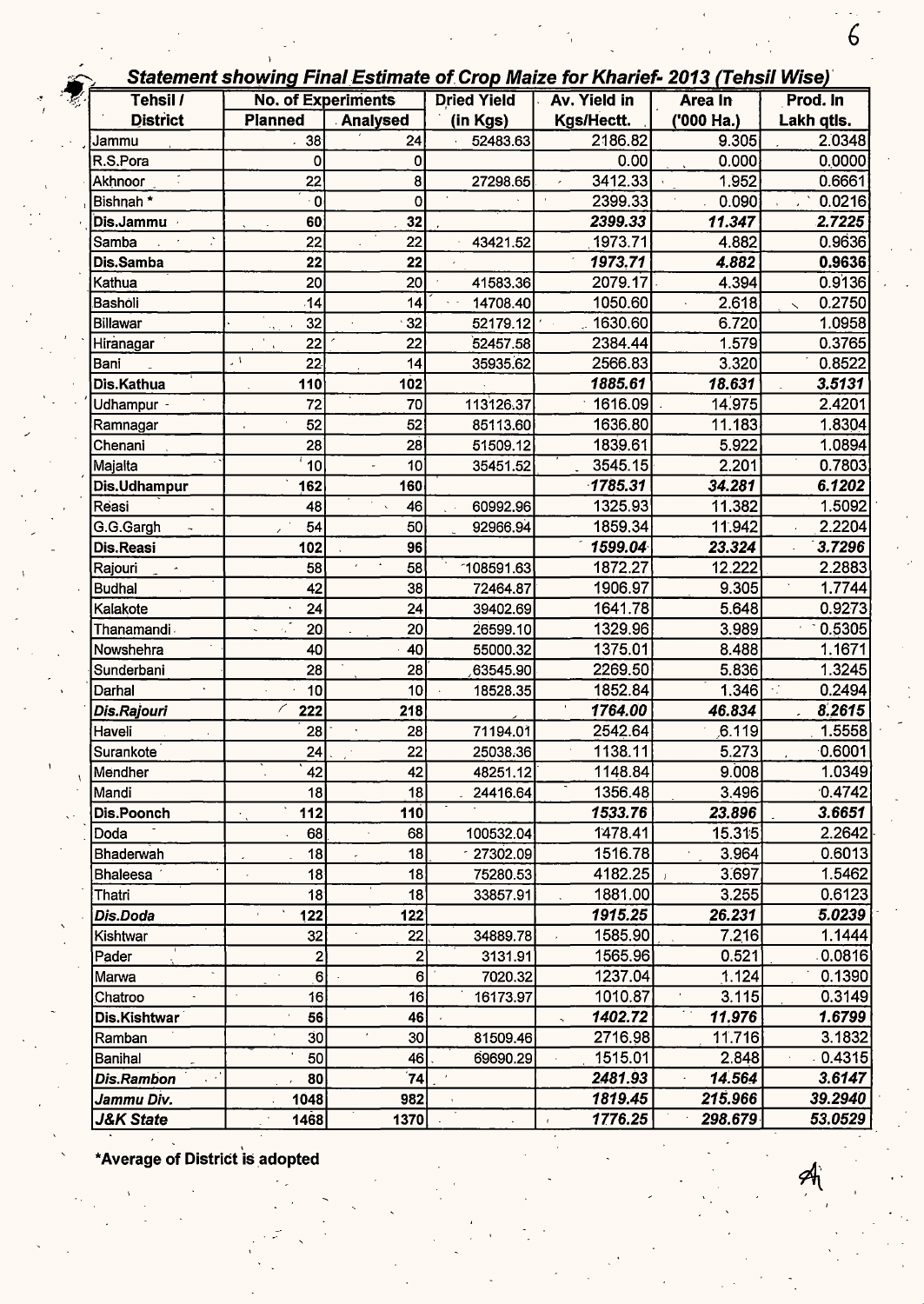#### -r - · **Statement showing Final Estimate of Crop Maize for Kharief- 2013 (Tehsil Wisej**

| Tehsil /             |                                        | <b>No. of Experiments</b> | <b>Dried Yield</b> | URGINGIN SHOWING I MAI LJUMAG UI UIUP MAIZG IUI I MAINGI- ZUTU (TGNJII WIJG)<br>Av. Yield in | Area In   | Prod. In   |
|----------------------|----------------------------------------|---------------------------|--------------------|----------------------------------------------------------------------------------------------|-----------|------------|
| <b>District</b>      | <b>Planned</b>                         | <b>Analysed</b>           | (in Kgs)           | Kgs/Hectt.                                                                                   | (000 Ha.) | Lakh qtis. |
| Srinagar(N)          | $\overline{2}$                         | 0                         | ٠O                 | 1903.00                                                                                      | 0.211     | 0.0402     |
| Srinagar(S)          | 2                                      | 2                         | 3806               | 1903.00                                                                                      | 0.652     | 0.1241     |
| Dis.Srinagar         | 4                                      | 2                         |                    | 1903.00                                                                                      | 0.863     | 0.1642     |
| Ganderbal            | 2                                      | $\overline{2}$            | 1864.50            | 932,25                                                                                       | 0.000     | 0.0000     |
| Kangan               | 10 <sup>1</sup><br>уÝ.                 | 10                        | 7062.00            | 706.20                                                                                       | 2.857     | 0.2018     |
| Lar                  | 6                                      | 6                         | 19585.50           | 3264.25                                                                                      | 0.518     | 0.1691     |
| <b>Dis.Ganderbal</b> | 18                                     | 18                        |                    | 1098.81                                                                                      | 3.375     | 0.3708     |
| <b>Budgam</b>        |                                        | 4                         | 9919.35            | 2479.84                                                                                      | 0.504     | 0.1250     |
| Khansahib            | 18                                     | 18                        | 38162.06           | 2120.11                                                                                      | 3.277     | 0.6948     |
| Beerwah -            | 4                                      | 4                         | 2012.01            | 503.00                                                                                       | 0.893     | 0.0449     |
| Khag                 | 10 <sup>1</sup>                        | 10                        | 9004.80            | 900.48                                                                                       | 2.153     | 0.1939     |
| Chadoora             | $\overline{2}$                         | 0                         | 0.00               | 1311.54                                                                                      | 0.525     | 0.0689     |
| Charishrief          | 6                                      | $6^{\circ}$               | 3025.05            | $\frac{25}{504.18}$                                                                          | .1.296    | 0.0653     |
| Dis.Budgam           | 44                                     | 42                        | A.                 | 1379.20                                                                                      | 8.648     | 1.1927     |
| Anantnag             | $\lfloor 2 \rfloor$                    | $\overline{\mathbf{c}}$   | 4954.50            | 2477.25                                                                                      | 0.540     | 0.1338     |
| Kokarnag             | 18                                     | 18                        | 40338.00           | 2241.00                                                                                      | 4.356     | 0.9762     |
| Shangus              | 4                                      | 14                        | 18319.50           | 1308.54                                                                                      | 2.011     | 0.2631     |
| Dooru                | 10                                     | 10                        | 15518.25           | 1551.83                                                                                      | 2.572     | 0.3991     |
| Pahalgam             | 10                                     | 10                        | 11703.96           | 1170.40                                                                                      | 1.866     | 0.2184     |
| Bijbehara            | 6<br>$\boldsymbol{J}$                  | 6                         | 15417.00           | 2569.50                                                                                      | 0.934     | 0.2400     |
| Dis.Anantnag         | 60                                     | 60                        |                    | 1816.61                                                                                      | 12.279    | 2.2306     |
| Kulgam               | $\cdot$ 2                              | $\overline{2}$            | 5044.64            | 2522.32                                                                                      | 0.093     | 0.0235     |
| D.H.Pora             | 14                                     | 14                        | 22270.24           | 1590.73                                                                                      | 2.965     | 0.4717     |
| Devsar <sup>7</sup>  | $\overline{c}$                         | $\overline{2}$            | 5167.68            | 2583.84                                                                                      | 0.003     | 0.0008     |
| Dis.Kulgam           | 18                                     | 18                        |                    | 1620.01                                                                                      | 3.061     | 0.4959     |
| Pulwama              | 10                                     | 10                        | 25933.83           | 2593.38                                                                                      | 2.167     | 0.5620     |
| Awantipora           | 4                                      | 2                         | 2555.78            | 1277.89                                                                                      | 0.000     | 0.0000     |
| Tral                 | 10                                     | 10                        | 6838.43            | 683.84                                                                                       | 2.585     | 0.1768     |
| Pampore              | $\overline{c}$<br>$\ddot{\phantom{a}}$ | $\overline{2}$            | 974.73             | : 487.36                                                                                     | 0.324     | 0.0158     |
| Dis.Pulwama          | 26                                     | 24                        |                    | 1486.50<br>УY.                                                                               | 5.076     | 0.7545     |
| Shopian              | 6 <sup>1</sup>                         | 6                         | 5064.22            | 844.04                                                                                       | 1.474     | 0.1244     |
| Dis.Shopian          | 6                                      | 6                         |                    | 844.04                                                                                       | 1.474     | 0.1244     |
| Baramulla            | 36                                     | 32                        | 43420.83           | 1356.90                                                                                      | 7.832     | 1.0627     |
| Keeri/Bonyar         | 12                                     | 12                        | 24913.71           | 2076.14                                                                                      | 2.512     | 0.5215     |
| Sopore.              | 8                                      | 8                         | 17626.34           | ⊱2203.29                                                                                     | 1.715     | 0.3779     |
| Rafiabad             | 10                                     | 10                        | 12070.49           | 1207.05                                                                                      | 1.941     | 0.2343     |
| Uri                  | 14                                     | 14                        | 29998.05           | 2142:72                                                                                      | 3.163     | 0.6777     |
| Pattan               | 12                                     | 6                         | 20119.86           | 3353.31                                                                                      | 3.005     | 1.0077     |
| Tangmarg             | 10                                     | 2                         | $-615.33$          | 307.67                                                                                       | 1.854     | 0.0570     |
| Dis.Baramulla        | 102                                    | 84                        |                    | 1788.60                                                                                      | 22.022    | 3.9389     |
| Bandipora            | 10 <sup>1</sup>                        | 8                         | 29664.54           | 3708.07                                                                                      | 2.182     | 0.8091     |
| Sonawari             | 12                                     | 12                        | 17261.84           | 1438.49                                                                                      | 2.531     | 0.3641     |
| Gureze-              | 2                                      | 2                         | 4723.22            | 2361.61                                                                                      | 0.083     | 0.0196     |
| Dis.Bandipora        | 24                                     | 22                        |                    | 2487.04                                                                                      | 4.796     | 1.1928     |
| Kupwara              | 46                                     | 40                        | 80317.17           | 2007.93                                                                                      | 8.900     | 1.7871     |
| Handwara             | 64                                     | 64                        | 74058.60           | 1157.17                                                                                      | 10.368    | 1.1997     |
| Karnah               | 8                                      | 8                         | 13272.84           | 1659.11                                                                                      | 1.851     | 0.3071     |
| Dis.Kupwara          | 118                                    | 112                       |                    | 1559.69                                                                                      | 21.119    | 3.2939     |
| Kashmir Div.         | 420                                    | 388                       |                    | 1663.44                                                                                      | 82.713    | 13.7588    |

 $\mathcal{S}$ 

 $\mathfrak{A}_1$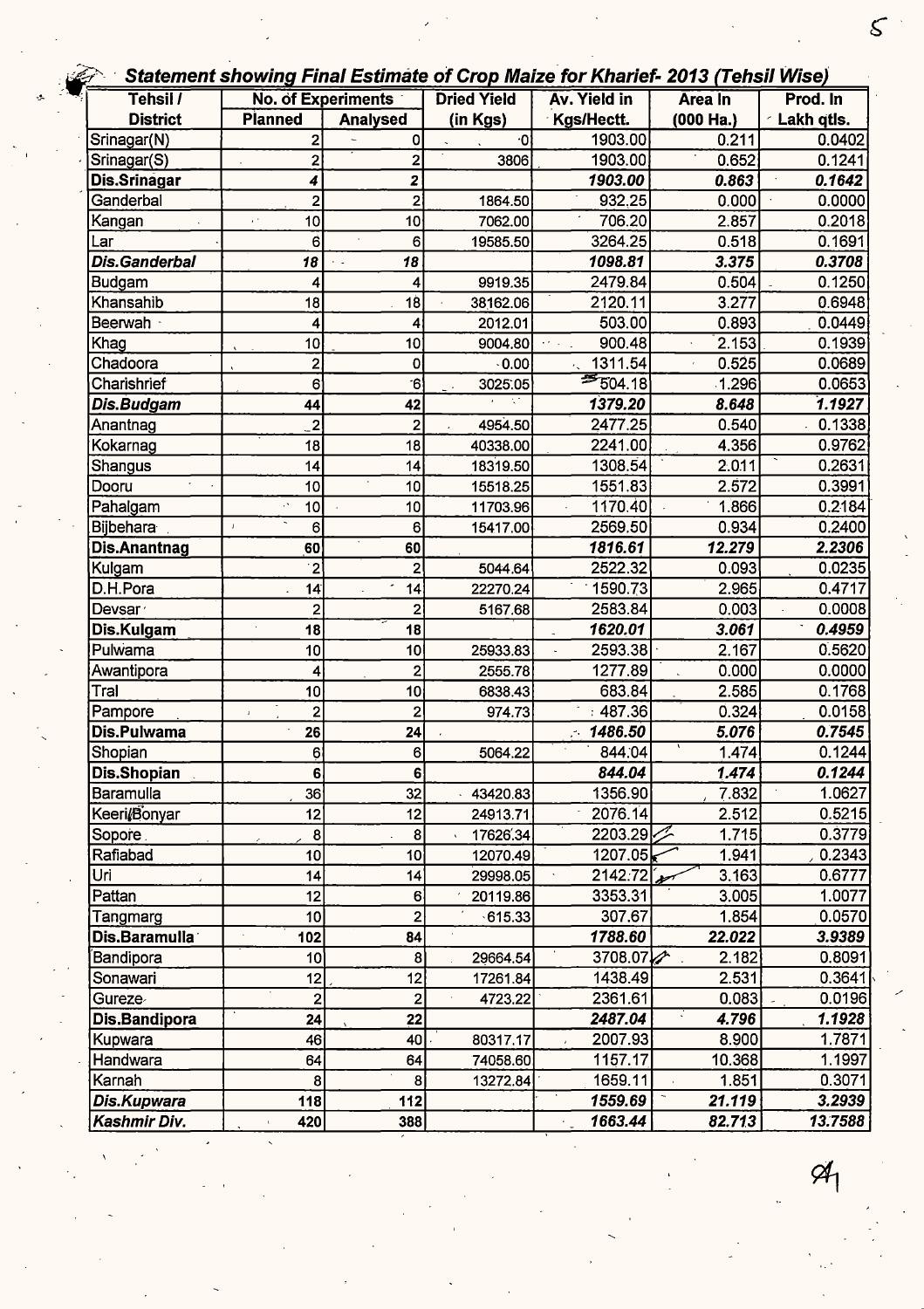### Statement Showing the Final Estimate of Crop Potato for Kharief-2013

| $\overline{\mathcal{E}}$<br>Tehsil / |                         | <br><b>No.of Experiments.</b> |                  | <b>Dried Yield</b> | Av.Yield in   | Area in                 | Prod. in     |
|--------------------------------------|-------------------------|-------------------------------|------------------|--------------------|---------------|-------------------------|--------------|
| <b>District</b>                      | <b>Planned</b>          | <b>Analysed</b>               | <b>Wet Yield</b> | (in Kgs)           | (Kgs/hectts.) | (Hectts.)               | (Qtls.)      |
| Srinagar(S)*                         | 0                       | 0                             | 0                | 0                  | 2550.33       | 2                       | 51           |
| Srinagar(N)                          | $\overline{\mathbf{c}}$ | $\overline{2}$                | 12900            | 5101               | 2550.33       | 24                      | 612          |
| Distt. Srinagar                      | $\overline{2}$          | 2                             |                  |                    | 2550.33       | 26                      | 663          |
| Ganderbal                            | 0                       | 0                             | 0                | 0                  | 0.00          | 0                       | 0            |
| Kangan                               | 6                       | 4                             | 23700            | 9371               | 2342.75       | 29                      | 679          |
| Lar                                  | 0                       | 0                             | 0                | 0                  | 0.00          | 0                       | <sup>0</sup> |
| Distt. Ganderbal                     | 6                       | 4                             |                  |                    | 2342.75       | 29                      | 679          |
| <b>Budgam</b>                        | $\overline{c}$          | $\overline{2}$                | 14400            | 5694               | 2846.88       | 0                       | 0            |
| Khansahib                            | 0                       | 0                             | 0                | 0                  | 0.00          | 0                       | 0            |
| Beerwah                              | 0                       | 0                             | 0                | 0                  | 0.00          | 0                       |              |
| Khag                                 | 0                       | 0                             | O                | 0                  | 0.00          | 0                       |              |
| Charisharief                         | 10                      | 6                             | 91300            | 36100              | 6016.67       | 134                     | 8062         |
| Chadoora                             | 0                       | O                             | O                | 0                  | 0.00          | 0                       |              |
| Distt.Budgam                         | 12                      | 8                             |                  |                    | 6016.67       | 134                     | 8062         |
| Anantnag                             | $\overline{2}$          | $\overline{c}$                | 32000            | 12653              | 6326.40       |                         | 63           |
| Kokarnag                             | $\overline{2}$          | $\overline{2}$                | 31600            | 12495              | 6247.32       | 0                       | 0            |
| Dooru                                | $\overline{2}$          | $\overline{c}$                | 30500            | 12060              | 6029.85       | 0                       | 0            |
| Shangus                              | 0                       | 0                             | 0                | 0                  | 0.00          | 0                       |              |
| Pähalgam                             | 4                       | $\overline{2}$                | 34000            | 13444              | 6721.80       | 54                      | 3630         |
| Bijbehara                            | 0                       | 0                             | 0                | 0                  | 0.00          | 0                       |              |
| Distt.Anantnag                       | 10                      | 8                             |                  |                    | 6714.61       | 55                      | 3693         |
|                                      | 4                       | $\overline{c}$                | 31300            | 12376              | 6188.01       | 0                       |              |
| Kulgam<br>Devsar                     | $\overline{c}$          | $\overline{2}$                | 46000            | 18188              | 9094.20       | 0                       |              |
| D.H.Pore                             | $\overline{0}$          | 0                             | 0                |                    | 11209.59      | 0                       | 0            |
| Distt. Kulgam                        | 6                       | 4                             |                  | 0                  | 0.00          | 0                       | 0            |
| Pulwama                              | 0                       |                               | 0                | 0                  | 0.00          | 0                       | 0            |
|                                      | $-2$                    | 0                             | 41100            | 16251              | 11209.59      | 0                       | 0            |
| Awantipora                           | $\overline{0}$          | $\overline{c}$                |                  |                    |               | 0                       |              |
| Pampore                              |                         | 0                             | 0                | 0                  | 0.00          |                         |              |
| Tral                                 | 0                       | 0                             | 0                | 0                  | 0.00          | 0<br>0                  |              |
| Distt.Pulwama                        | $\overline{\mathbf{2}}$ | $\overline{2}$                | 193700           |                    | 0.00          |                         |              |
| Shopian                              | 18                      | 18                            |                  | 76589              | 4254.94       | 125                     | 5319         |
| <b>Distt. Shopian</b>                | 18                      | 18                            |                  |                    | 4254.94       | $\overline{125}$        | 5319         |
| Baramulla                            | 0                       | 0                             | 0                | 0                  | 0.00          | 0                       | 0            |
| Sopore                               | 0                       | 0                             | 0                | 0                  | 0.00          | $\overline{\mathbf{0}}$ | 0<br>٥       |
| Rafiabad                             | 0                       | 0                             | 0                | 0                  | 0.00          | 0                       |              |
| Uri                                  | 0                       | 0                             | 0                | $\mathbf 0$        | 0.00          | 0                       | 0            |
| Baniyar                              | 0                       | 0                             | 0                | 0                  | 0.00          | 0                       | 0            |
| Tangmarg                             | 0                       | 0                             | $\mathbf{0}$     | 0                  | 0.00          | 0                       | 0            |
| Pattan                               | $\overline{0}$          | 0                             | 0                | $\mathbf 0$        | 0.00          | 0                       | 0            |
| Distt. Baramulla                     | 0                       | 0                             |                  |                    | 0.00          | 0                       | 0            |
| Bandipora                            | 0                       | 0                             | $\mathbf 0$<br>À | 0                  | 0.00          | $\mathbf 0$             |              |
| Sonawari                             | $\mathbf 0$             | 0                             | 0                | $\mathbf 0$        | 0.00          | 0                       | $\Omega$     |
| Gureze                               | 54                      | 54                            | $-1501200$       | 593574             | 10992.12      | 332                     | 36494        |
| Distt.Bandipora                      | 54                      | 54                            |                  |                    | 10992.12      | 332                     | 36494        |
| Kupwara                              | 20                      | 10                            | 149600           | 59152              | 5915.18       | 186                     | 11002        |
| Handwara                             | $\pmb{0}$               | 0                             | 0ľ               | 0                  | 0.00          | 0                       |              |
| Karnah                               | $\mathbf 0$             | 0                             | 0                | 0                  | 0.00          | $\mathbf{0}$            |              |
| Distt. Kupwara                       | 20                      | $\overline{10}$               |                  |                    | 5915.18       | 186                     | 11002        |
| Kashmir Div.                         | 130                     | 110                           |                  |                    | 7430.96       | 887                     | 65913        |

Average of District is adopted.

 $\mathsf{L}_{\mathsf{I}}$ 

Я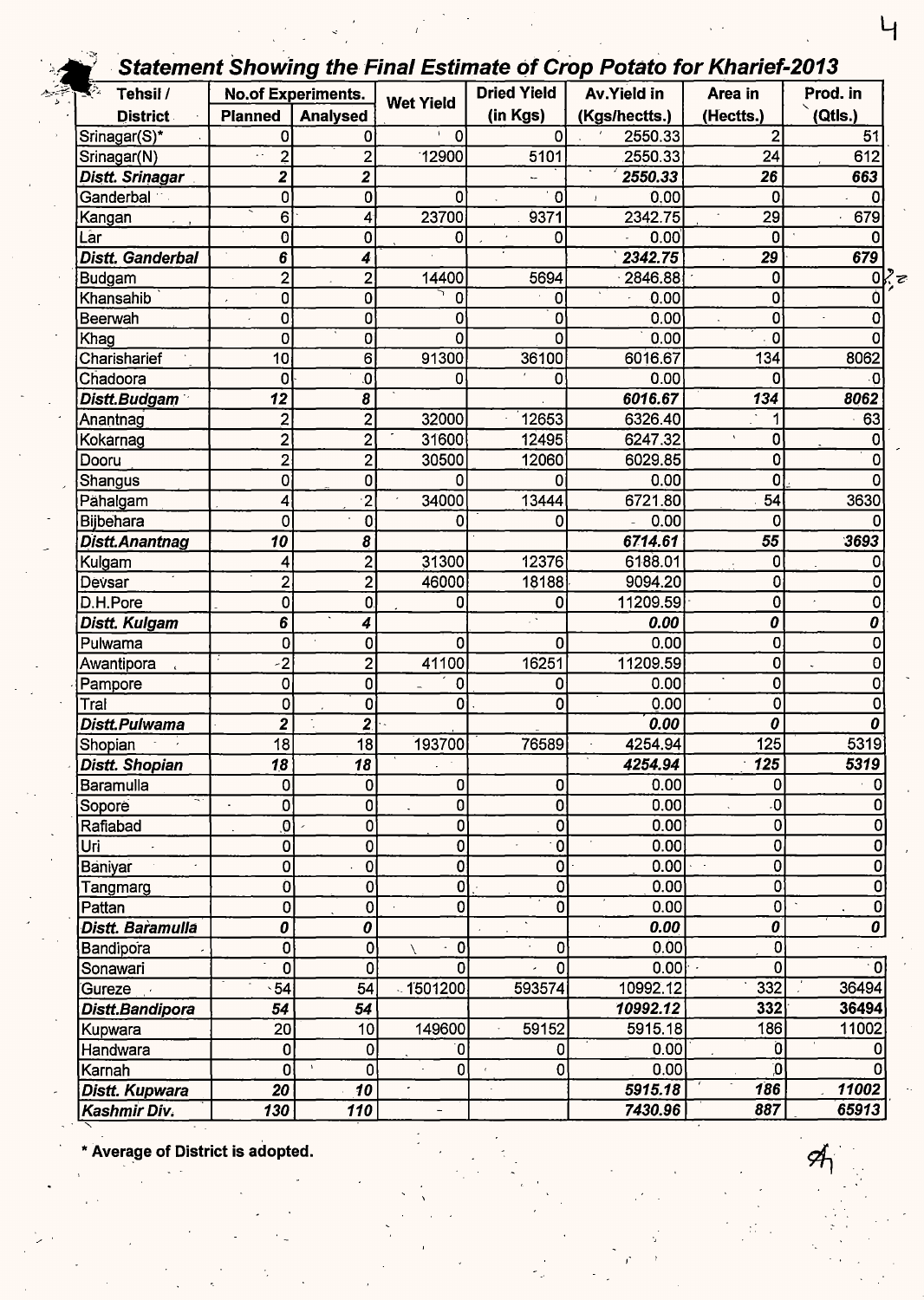## *3 J.~* Statement Showing the Final Estimate of Crop Potato for Kharief-2013 -~ Tehsil / **No.of Experiments. Dried Yield Av.Yield in Area in Prod. in**

| Tehsil /             |                         | <b>No.of Experiments.</b>                           | <b>Wet Yield</b> | <b>Dried Yield</b> | <b>Av.Yield in</b> | Area in            | Prod. in     |
|----------------------|-------------------------|-----------------------------------------------------|------------------|--------------------|--------------------|--------------------|--------------|
| <i>F</i> District    | <b>Planned</b>          | Analysed                                            |                  | (in Kgs)           | (Kgs/hectts.)      | (Hectts.)          | (Qtls.)      |
| Jammu                | $\overline{2}$          | 2                                                   | 78200            | 30920              | 15460.14           | 333                | 51482        |
| <b>Bishna</b>        | 2                       | $\overline{2}$                                      | 43600            | 17239              | 8619.72            | 34                 | 2931         |
| R.S.Pora             | 0                       | 0                                                   | 0                | 0                  | 0.00               | $\overline{c}$     |              |
| Akhnoor              | $\overline{2}$          | $\overline{2}$                                      | 45000            | 17793              | 8896.50            | 0                  |              |
| Distt. Jammu         | 6                       | 6                                                   |                  |                    | 14746.06           | 369                | 54413        |
| Samba                | $\overline{2}$          | 0                                                   | 0                | 0                  | 0.00               | 0                  |              |
| Distt. Samba         | $\overline{\mathbf{z}}$ | 0                                                   |                  |                    | 0.00               | 0                  | 0            |
| Kathua               | 0                       | 0                                                   | 0                | 0                  | 0.00               | 0                  |              |
| Hiranagar            | 0                       | 0                                                   | 0                | 0                  | 0.00               | 0                  |              |
| Billawar             | 4                       | 4                                                   | 28100            | 11111              | 2777.69            | 27                 | 750          |
| Bani                 | 18                      | 16                                                  | 1817500          | 718640             | 44914.97           | 141                | 63330        |
| Basohli              | $\overline{2}$          | 2                                                   | 12300            | 4863               | 2431.71            | 0                  |              |
| Distt. Kathua        | 24                      | 22                                                  |                  |                    | 38142.91           | 168                | 64080        |
| Udhampur             | $\overline{2}$          | 2                                                   | 43000            | 17002              | 8501.10            | 2                  | 170          |
| Ramnagar             | $\sim$ $^3$<br>6        | 6                                                   | 93150            | 36832              | 6138.59            | 56                 | 3438         |
| Majalta              | 0                       | 0                                                   | 0                | 0                  | 0.00               | 0                  |              |
| Chenani              | 14                      | 14                                                  | 183850           | 72694              | 5192.45            | 87                 | 4517         |
| Distt. Udhampur      | 22                      | 22                                                  |                  |                    | 5603.49            | 145                | 8125         |
| Reasi                | 0                       | 0                                                   | 0                | 0                  | 0.00               | 0                  |              |
| G.G.Grah             | 0                       | 0                                                   | $\mathbf 0$      | 0                  | 0.00               | 0                  |              |
| <b>Distt. Reasi</b>  | 0                       | 0                                                   |                  |                    | 0.00               | $\pmb{\mathit{0}}$ | 0            |
| Rajouri              | 0                       | $\theta$                                            | 0                | 0                  | 0.00               | 0                  | 0            |
| Nowshera             | 0                       | 0                                                   | 0                | 0                  | 0.00               | 0                  | 0            |
| Thanamandi           | 0                       | 0                                                   | 0                | 0                  | 0.00               | 0                  | 0            |
| Sunderbani           | 2                       | $\overline{2}$                                      | 43200            | 17081              | 8540.64            | 0                  | 0            |
| <b>Budhal</b>        | 0                       | 0                                                   | 0.00<br>0<br>0   |                    | 0                  | 0                  |              |
| Kalakote             | 0                       | 0                                                   | 0<br>0.00<br>0   |                    | 0                  | 0                  |              |
| Distt. Rajouri       | $\overline{c}$          | $\overline{\mathbf{2}}$<br>$\overline{\phantom{a}}$ |                  |                    | 0.00               | 0                  | 0            |
| Poonch(Haveli)       | $\overline{2}$          | $\overline{c}$                                      | 49600            | 19612              | 9805.92            | 0                  | 0            |
| Surrenkote           | 0                       | 0                                                   | 0                | 0                  | 0.00               | 0                  | 0            |
| Mender               | 0                       | 0                                                   | 0                | 0                  | 0.00               | $\mathbf 0$        | 0            |
| İMandi               | 2                       | っ                                                   | 42800            | 16923              | 8461.56            | Δ                  | 338          |
| <b>Distt. Poonch</b> | 4                       | 4                                                   |                  |                    | 8461.56            | 4                  | 338          |
| Doda                 | 0                       | 0                                                   | 0                | 0                  | 0.00               | 0                  | ノ            |
| Baderwah             | 0                       | 0                                                   | 0                | 0                  | 0.00               | 0                  | 0            |
| <b>Bhaleesa</b>      | 0                       | 0                                                   | 0                | 0                  | 0.00               | 0                  | 0            |
| Thathri              | 0                       | 0                                                   | 0                | 0                  | 0.00               | $\circ$            | 0            |
| Distt. Doda          | 0                       | 0                                                   |                  |                    | 0.00               | 0                  | 0            |
| Kishtwar             | 0                       | $\mathbf 0$                                         | 0                | 0                  | 0.00               | $\mathbf 0$        | <sup>0</sup> |
| Padder               | 4                       | 4                                                   | 300400           | 118778             | 46965              | 37                 | 17377        |
| Chatroo              | 0                       | 0                                                   | 0                | Ω.                 | 0.00               | 0                  |              |
| Marwah               | 6                       | 4                                                   | 92600            | 36614              | 14477.19           | 13                 | 1882         |
| Distt. Kishtwar      | 10                      | 8                                                   |                  |                    | 38518.08           | 50                 | 19259        |
| Banihal              | 0                       | 0                                                   | 0                | 0                  | 0.00               | 0                  |              |
| Ramban               | 0                       | 0                                                   | 0                | 0                  | 0.00               | 0                  | 0            |
| Distt. Ramban        | 0                       | 0                                                   |                  |                    | 0.00               | 0                  | 0            |
| Jammu Div.           | 70                      | 64                                                  |                  |                    | 19866.25           | 736                | 146216       |
| <b>J&amp;K State</b> | 200                     | 174                                                 |                  |                    | 13070.13           | 1623               | 212128       |

 $\left\vert \right\vert$ 

 $\mathcal{A}$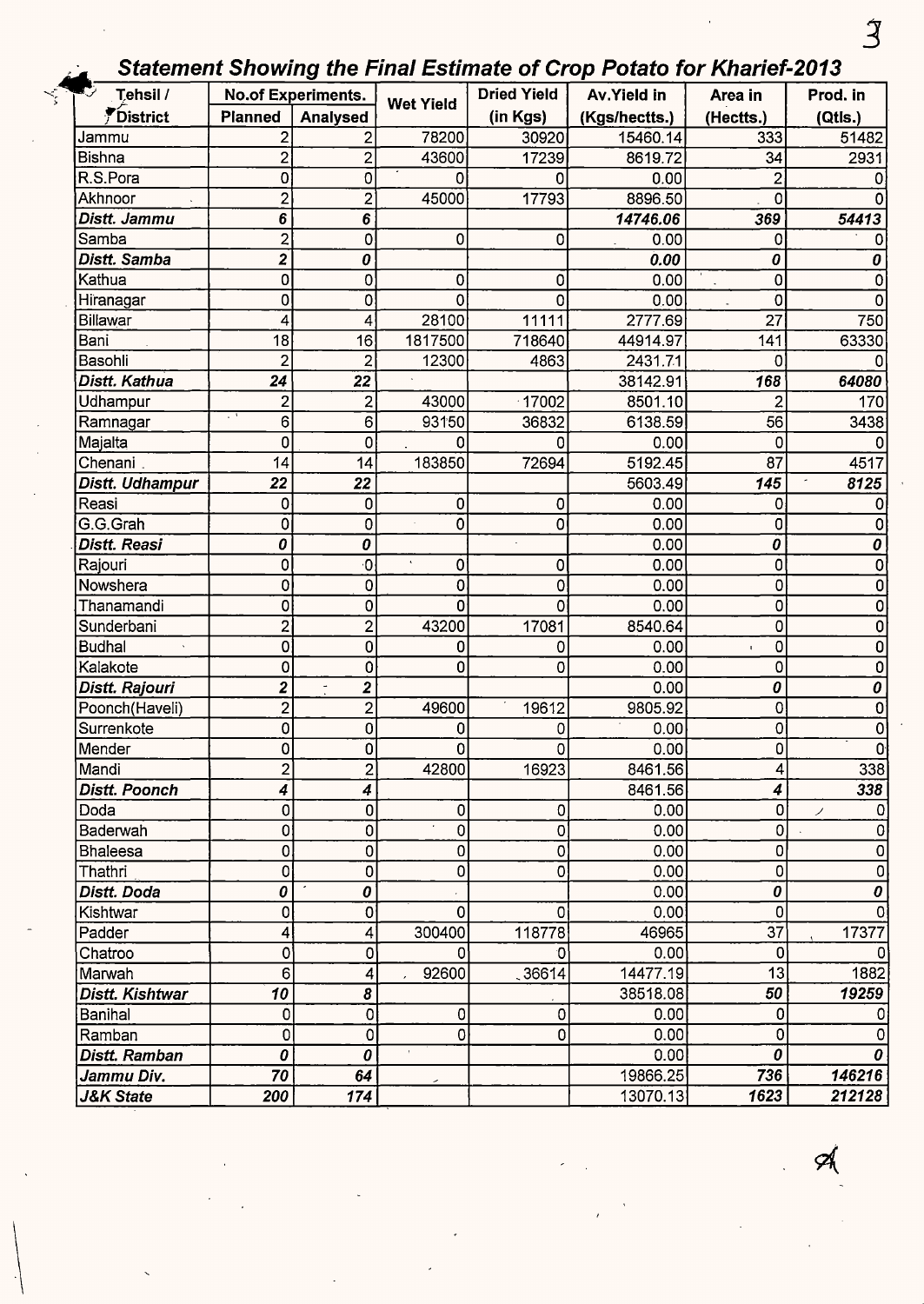#### Final Estimates of Average vield, Area and Production

| State: Jammu & Kashmir |                | Season: Kharief           | *************** | <b>Year:2013</b> |                   | <b>Crop:- Saffron</b> |
|------------------------|----------------|---------------------------|-----------------|------------------|-------------------|-----------------------|
| Name of the            |                | <b>No. of Experiments</b> | Area in         | Average          | <b>Production</b> | <b>Response</b>       |
| <b>District</b>        |                |                           |                 | Yield            | in                | %age                  |
|                        | <b>Planned</b> | <b>Analysed</b>           | Hectts.         | (Kgs/hectt)      | quintals          |                       |
| Srinagar               | 3              | 3                         | 85              | 3.104            | 2.638             | 100.00                |
| Budgam                 | 6              | 6                         | 319             | 3.177            | 10.136            | 100.00                |
| Anantnag               | 0              | 0                         |                 | 0.000            | 0.000             | 0.00                  |
| Pulwama                | 90             | 87                        | 2826            | 2.510            | 70.928            | 96.67                 |
| Baramulla              | 0              | 0                         |                 | 0.000            | 0.000             | 0.00                  |
| Kupwara                | 0              | 0                         |                 | 0.000            | 0.000             | 0.00                  |
| Kashmir Division       | 99             | 96                        | 3230            | 2.591            | 83.689            | 96.97                 |
| Jammu                  | 0              | $\cdot$ 0                 | 0               | 0.000            | 0.000             | 0.00                  |
| Kathua                 | 0              | 0                         | 0               | 0.000            | 0.000             | 0.00                  |
| Udhampur               | 0              | 0                         | 0               | 0.000            | 0.000             | 0.00                  |
| Rajouri                | 0              | $\mathbf 0$               | 0               | 0.000            | 0.000             | 0.00                  |
| Poonch                 | 0              | 0                         | 0               | 0.000            | 0.000             | 0.00                  |
| Doda                   | 0              | 0                         | 0               | 0.000            | 0.000             | 0.00                  |
| Kishtwar               | 3              | 0                         | 140             | $*2.591$         | 4.074             | 0.00                  |
| <b>Jammu Division</b>  | 3              | 0                         | 140             | $*2.591$         | 4.074             | 0.00                  |
| <b>J&amp;K State</b>   | 102            | 96                        | 3370            | 2.591            | 87.317            | 94.12                 |

\*State/Divisional Average Adopted.